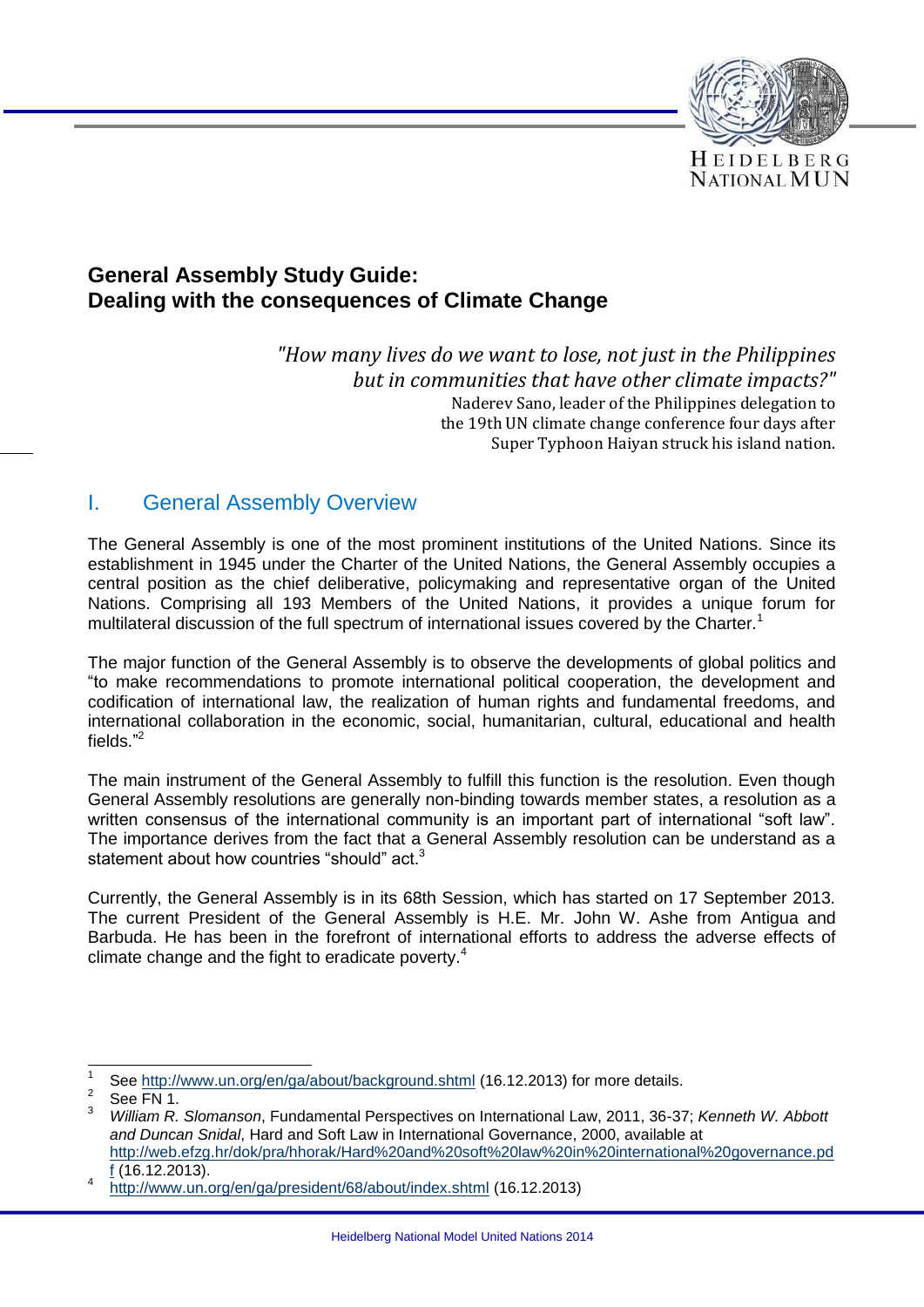# II. Topic Overview

According to the World Bank, a world in which average temperatures reach 4°C above preindustrial levels would likely see unprecedented heat waves, severe drought, major flooding, and up to 1 meter of sea level rise.<sup>5</sup> It does not require a lot of fantasy to imagine the severe consequences this would have in terms of agricultural and food security, as well as for the global economic development in general.

Scientists have begun warning about the drastic consequences of climate change in the late 1970s. The international community concerned itself with the issue about a decade later. In 1988, the World Meteorological Organization (WMO) and the United Nations Environment Programme (UNEP) established the Intergovernmental Panel on Climate Change, which should eventually be recognized with a Nobel Peace Prize. $6$  The member states of the UN signed an international environmental treaty to establish the Framework Convention on Climate Change (UNFCCC), which was negotiated at the UN Conference on Environment and Development (UNCED) in Rio de Janeiro from 3 to 14 June 1992. The objective of the treaty has been to "stabilize greenhouse gas concentrations in the atmosphere at a level that would prevent dangerous anthropogenic interference with the climate system." About five years later, in 1997, a protocol to this convention was signed to set binding obligations on industrialized countries to reduce emissions of greenhouse gases. This protocol is widely known as the "Kyoto Protocol".<sup>7</sup>

Since then, however, barely any progress has been made to establish efficient measures to control the causes of climate change. Contrarily, some major countries, such as Canada, have even withdrawn from the Kyoto protocol. The lowest point of this development was the 2009 United Nations Climate Change Conference in Copenhagen, where the international community failed to establish a legal framework to follow the Kyoto period.<sup>8</sup>

In the meantime, however, the consequences of climate change already became apparent. To name just a few examples: In 2005 Hurricane Katharina and in 2012 Hurricane Sandy caused catastrophic damages in Caribbean Countries, in particular in the United States, and just recently typhoon Haiyan cost 10,000 lives in the Philippines. In addition to these catastrophic events, there are also more subtle developments, such as desertification and sea level change. Scarce natural resources such as drinking water are likely to become even more limited. Many crops and some livestock are unlikely to survive in certain locations if conditions become too hot and dry, or too cold and wet. The issue of food security is an immediate concern in many parts of the world.

 $\frac{1}{5}$ *Kenneth Strzepek and C. Adam Schlosser*, World Bank Discussion Paper - Climate Change Scenarios, [http://www-](http://www-wds.worldbank.org/external/default/WDSContentServer/WDSP/IB/2010/10/28/000334955_20101028051602/Rendered/PDF/575580NWP0Box31CCDP0109010Scenarios.pdf)

[wds.worldbank.org/external/default/WDSContentServer/WDSP/IB/2010/10/28/000334955\\_20101028051](http://www-wds.worldbank.org/external/default/WDSContentServer/WDSP/IB/2010/10/28/000334955_20101028051602/Rendered/PDF/575580NWP0Box31CCDP0109010Scenarios.pdf) [602/Rendered/PDF/575580NWP0Box31CCDP0109010Scenarios.pdf](http://www-wds.worldbank.org/external/default/WDSContentServer/WDSP/IB/2010/10/28/000334955_20101028051602/Rendered/PDF/575580NWP0Box31CCDP0109010Scenarios.pdf) (16.12.2013).

<sup>6</sup> See [http://www.ipcc.ch/organization/organization\\_history.shtml](http://www.ipcc.ch/organization/organization_history.shtml) (21.12.2013) for more details.

<sup>7</sup> [http://unfccc.int/kyoto\\_protocol/background/items/2879.php](http://unfccc.int/kyoto_protocol/background/items/2879.php) (21.12.2013).

<sup>8</sup> <http://www.theguardian.com/environment/2009/dec/18/copenhagen-deal> (21.12.2013).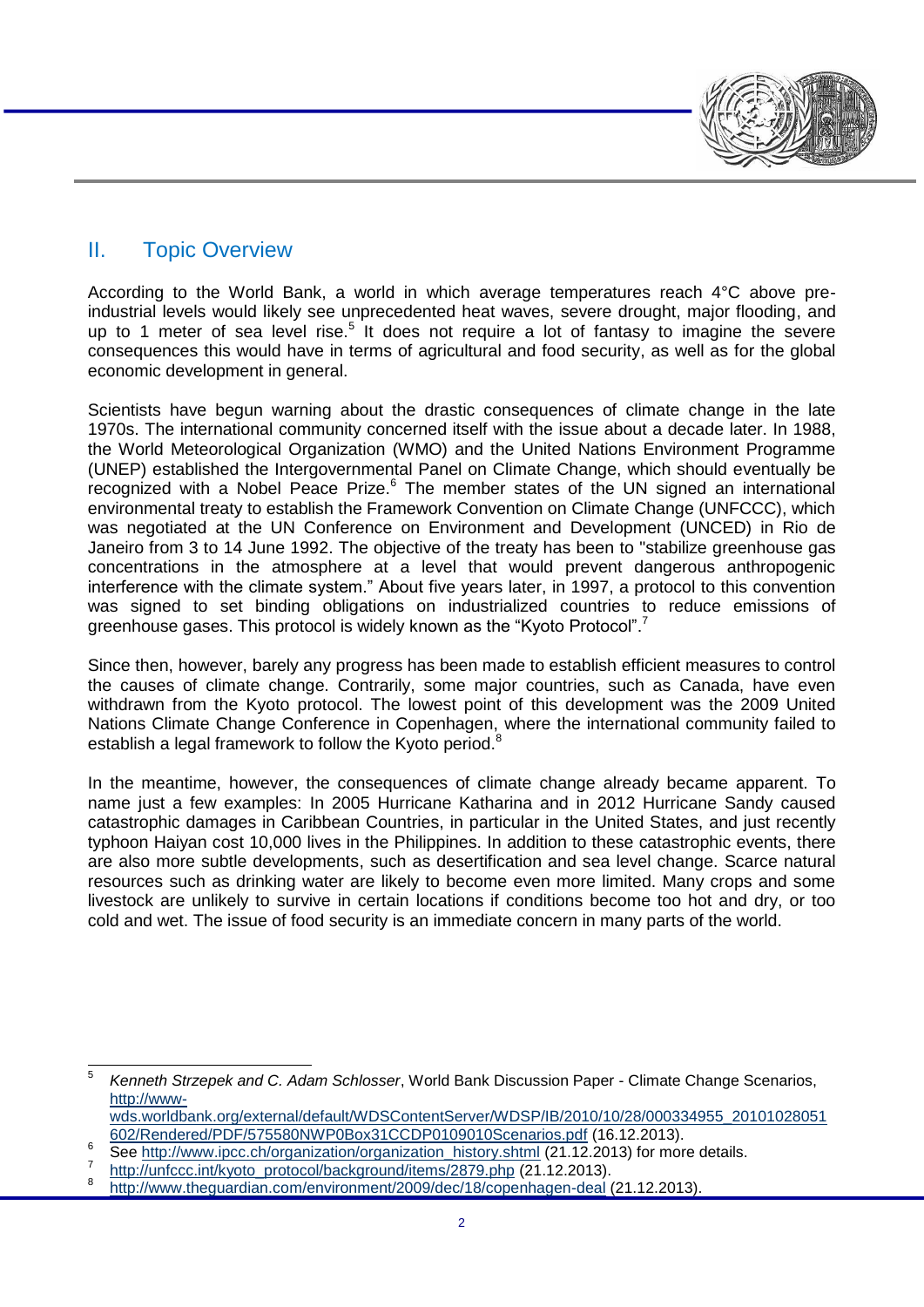

## III. Points of Discussion

In the General Assembly of Heidelberg National MUN, focus should be set upon two major aspects regarding the consequences of climate change: First, the "loss and damage" compensation, and second, the issue of climate refugees.

A. "Loss and Damage" compensation

The latest Conference of the Parties (COP 19) to the UNFCCC was held in Warsaw, Poland, from 11 to 23 November 2013. The conference delegates continued the negotiations towards a global climate agreement, which for the first time incorporated a "Loss and Damage" mechanism instituting that richer countries help poorer countries suffering from the adverse effects of Climate Change. While this point at first almost caused the conference to fail, it was eventually agreed upon as the "Warsaw International Mechanism for Loss and Damage". An important aspect to notice is that, for the first time in the history of the climate talks, also Least Developed Countries (LDC) participated in the implantation of this mechanism.

How did the idea for this mechanism come across? While the consequences of climate change incurred by poor countries - with citizens being forced to relocate, give up on their land, cultural identity and their right to human dignity - have been a crucial issue for quite some time, it was not until 2011 that the parties of the UNFCCC have started working on a compensation mechanism. The parties intention was to enhance the Convention as to the "*implementation of approaches to address loss and damage associated with the adverse effects of climate change, including impacts related to extreme weather events and slow onset events, taking into consideration experience at all levels*." 9 In less formal words, the parties decided to explore options for countries likely to suffer loss or damage from climate change to obtain some form of redress.

The question arising for the General Assembly from the plans of the UNFCCC is how this development can be implemented into the broader system of state liability. Generally, when a country suffers damage or a loss because of the actions of another state, that state is liable to the affected state. The General Assembly took note of the International Law Committee's Articles on Responsibility of States for Internationally Wrongful Acts in 2001 (the "Articles"), which suggest legal instruments for the reparation of incurred losses.<sup>10</sup> The main instrument described in these articles is restitution, which involves returning the situation to its original state as far as possible, and provided it does not involve a burden out of all proportion.<sup>11</sup> Even though these Articles have not been formed into binding international law until today, the General Assembly has continuously commented them, and they have been very widely approved and applied in practice, including by the International Court of Justice.<sup>12</sup>

As the Articles impose a system of state liability for wrongful international acts, commentators have started arguing that a country's pollution can constitute such a wrongful

11 http://www.field.org.uk/sites/field.org.uk/files/papers/field\_loss\_damage\_legal\_strategies\_oct\_12.pdf<br>12 http://logol.up.org/ou//be/rejug/pajug\_btml (16.12.2012)

<sup>–&</sup>lt;br>9 [http://unfccc.int/adaptation/workstreams/loss\\_and\\_damage/items/7545.php](http://unfccc.int/adaptation/workstreams/loss_and_damage/items/7545.php) (16.12.2013).

 $\frac{10}{h(t)/\text{legal.un.} \text{org/avI/pdd/ha/fsiwa/fsiwa/fsiwa/4}}$  e.pdf (16.12.2013).

<http://legal.un.org/avl/ha/rsiwa/rsiwa.html> (16.12.2013).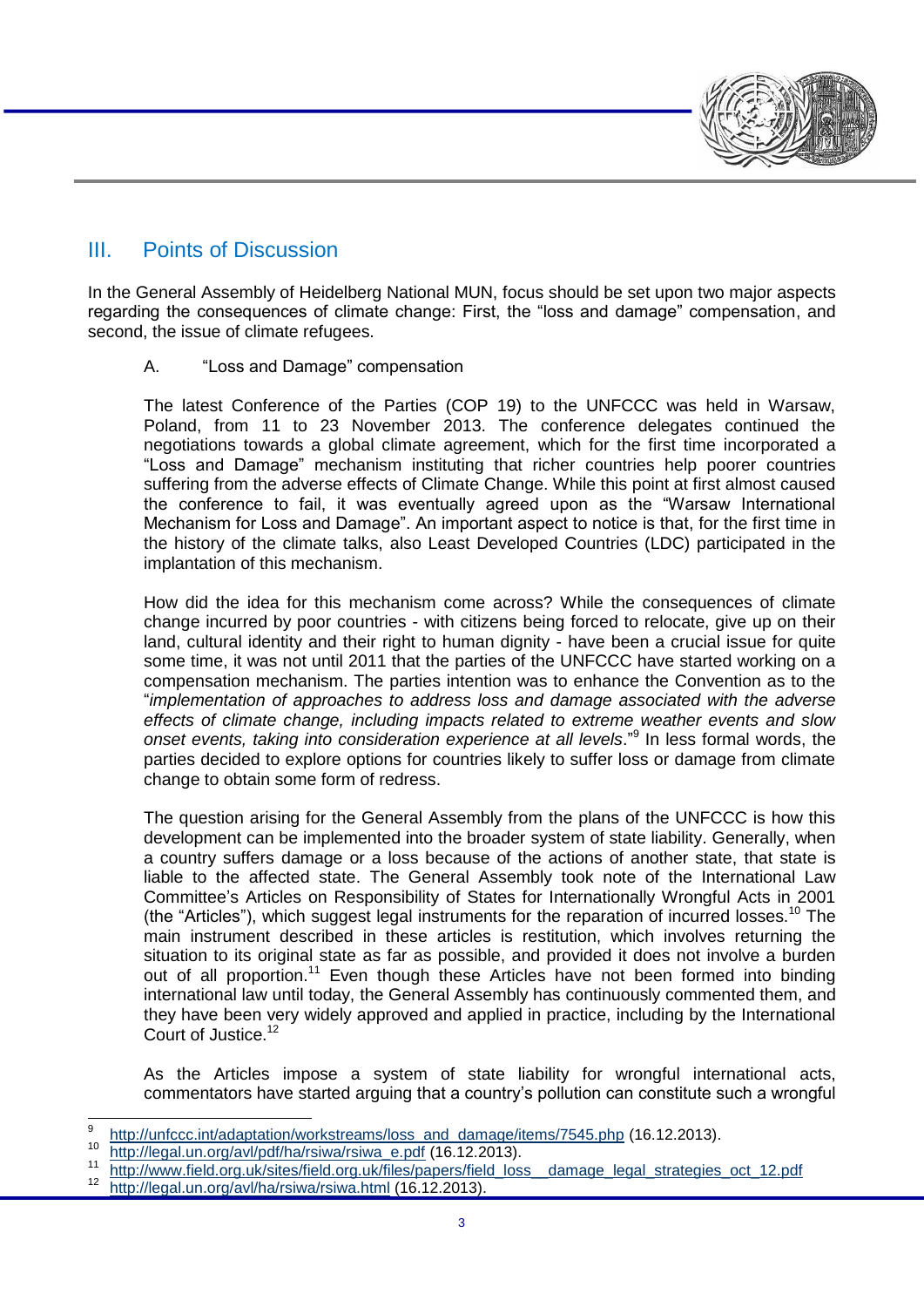

international act as it accelerates climate change. Thus, the Heidelberg National MUN General Assembly should consider if there is need a more elaborate system of state liability for pollution taking into account the following points:

- Are certain countries more responsible for climate change than others?
- Should states be financially liable if they cause climate change with adverse effect towards other countries?
- What types of "loss and damages" resulting from climate change should countries be liable for? Can there be a definition of the term?
- B. Climate Refugees

Scientists have been warning for several years that the serious impacts of climate change could force millions of people to leave their homes. Yet the existing framework of the UN system is not sufficiently equipped to deal with this upcoming crisis.<sup>13</sup> Just recently, in November 2013, a legal case in New Zealand captured world media attention. Ioane Teitiota faced deportation to his home in Kiribati. He had claimed refugee status resulting from the impact of climate change, sea level rise, and extreme weather on his small island nation which some have predicted will be inundated within decades, forcing the entire national population - some 50,000 people - now inhabiting a narrow island of just six square miles, to seek a new homeland. The court dismissed his claimed arguing that Mr. Teitiota did not meet the "fear of persecution" criterion the United Nations Refugee Convention requires.<sup>14</sup>

The United Nations Refugee Convention has been adopted in 1951 in the aftermath of the Second World War.<sup>15</sup> The historical background explains the original function of the Convention: to provide protection for refugees that have to leave their home because of the effects of war. However, the international community also recognized that there are more factors than the effects of war that can force people to leave their home in order to seek protection in another country. Thus, the general "fear of persecution" criterion was established. That means that countries that have ratified the Refugee Convention have to provide protection to persons who have left their home country as the political circumstances threatened their personal safety. One has to realize that the Convention was drafted when the international community had the situation of Jews seeking protection in other country to escape from the Holocaust in their minds.<sup>16</sup>

But can the international community just go ahead and address the issue of climate refugees by merely changing the wording of the Refugee Convention? The UNHCR rejects the term climate "refugee" because of narrow legal definitions in the post-1945 system. In their view, the term "refugee" should remain limited to an individual recognized under the

 $13$ [http://www.environmentmagazine.org/Archives/Back%20Issues/November-](http://www.environmentmagazine.org/Archives/Back%20Issues/November-December%202008/Biermann-Boas-full.html)[December%202008/Biermann-Boas-full.html](http://www.environmentmagazine.org/Archives/Back%20Issues/November-December%202008/Biermann-Boas-full.html) (16.12.2013).

<sup>14</sup> [http://www.huffingtonpost.com/peter-neill/a-climate-change-refugee\\_b\\_4414234.html](http://www.huffingtonpost.com/peter-neill/a-climate-change-refugee_b_4414234.html) (16.12.2013).

<sup>15</sup> General Assembly of the United Nations, 1951 Convention Relating to the Status of Refugees, Geneva, Switzerland, 25 July 1951, Article I; see <http://www.unhcr.org/pages/49c3646cbc.html> (20.12.2013) for more details.

<sup>16</sup> *Naomi S. Stern*, Evian's Legacy: The Holocaust, the United Nations Refugee Convention, and post-war refugee legislation in the United States, 2004.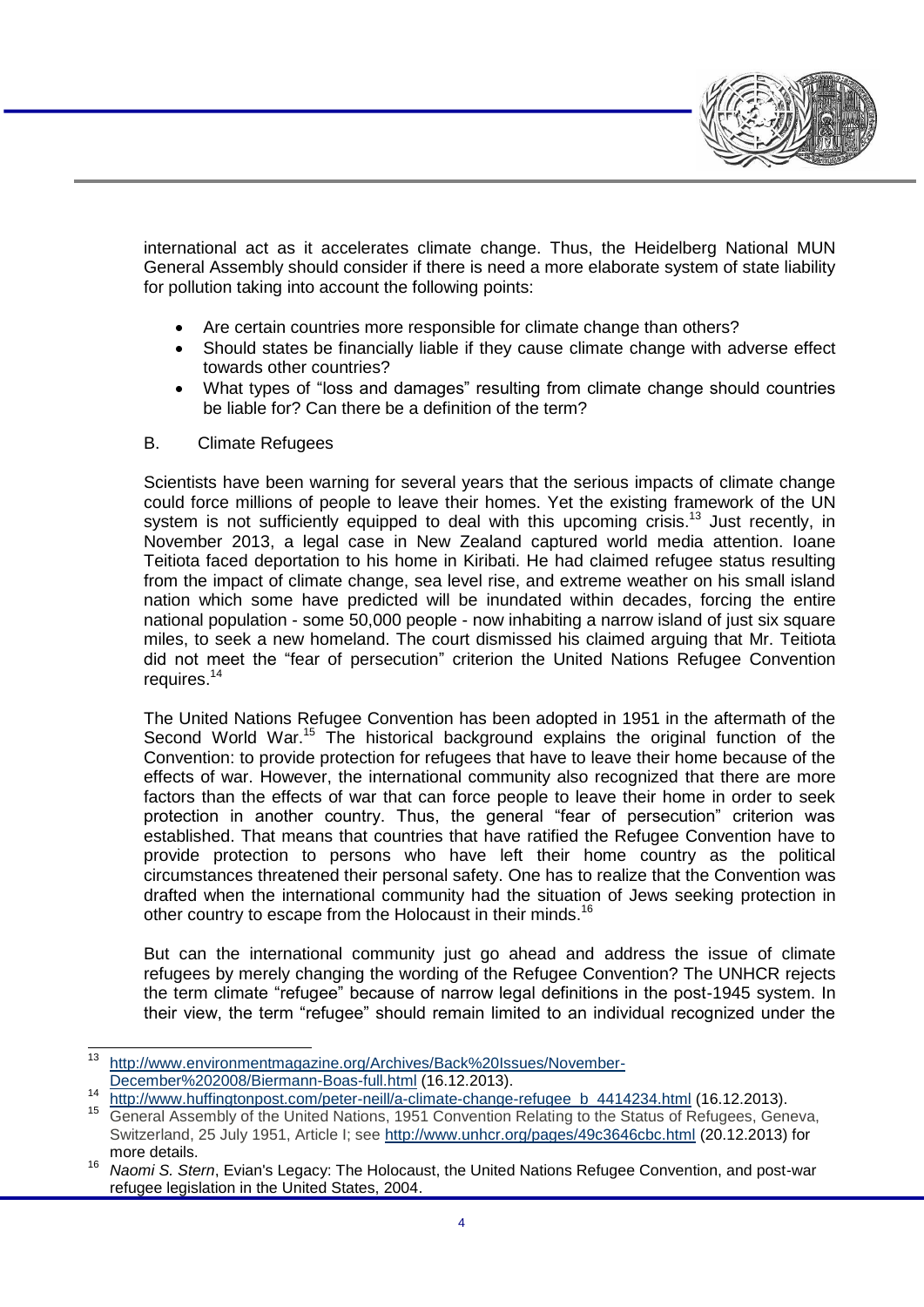1951 Convention Relating to the Status of Refugees: "a person who is outside his or her country of nationality or habitual residence" and cannot rely on the protection of his or her home state for fear of persecution. As an alternative, they prefer the notion of "environmentally displaced persons," which carries with it less responsibility on the part of the international community. Critics argue, however, that the UNHCR's traditional narrow definition does not seem very effective. They ask why the international framework for the protection of people who have lost their homes due to climate change should bestow a different status and a different term, than those who have lost their homes due to political prosecution.<sup>17</sup>

With these aspects as background, the delegates of the Heidelberg National MUN General Assembly should address the following points:

- How can the international refugee system be adopted to provide protection for people losing their homes due to climate change?
- How can a "climate refugee" be defined? Is this even an appropriate term?
- What obligations should states have towards such climate refugees?
- How can such a new framework be implemented into the UN system with its wide range of institution?

[http://www.environmentmagazine.org/Archives/Back%20Issues/November-](http://www.environmentmagazine.org/Archives/Back%20Issues/November-December%202008/Biermann-Boas-full.html)[December%202008/Biermann-Boas-full.html](http://www.environmentmagazine.org/Archives/Back%20Issues/November-December%202008/Biermann-Boas-full.html) .